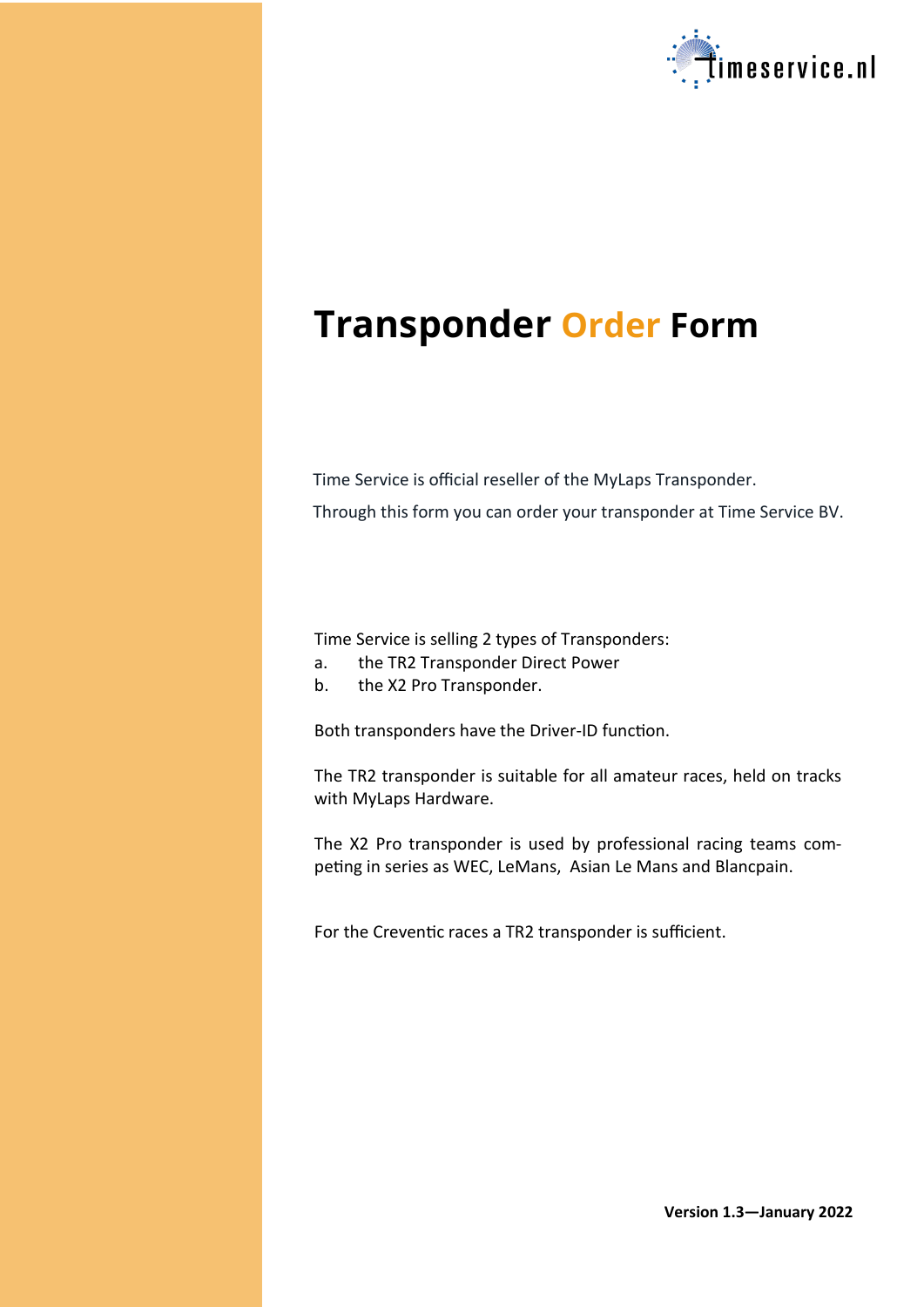## **SPECS**

**Detection height**  Car/Kart - max. 60 cm/ 2 ft Motorbike - max. 120cm/ 4 ft

**Dimensions** TR2 8 x 2.2 x 5 cm Pro: 12.2 x 3.8 x 16.5 cm

> **Housing / material** Waterproof IP67

**Max. speed** TR2: 260 km/h (161 mph) {Pro: 360 km/h (225 mph)

> **Operating voltage** range 5 - 17 VDC Max. 60 mA

**Sports** Car/Motorbike racing Go-karting **Motorcross** 

**Temperature range** TR2: -20 to +50 °C Pro: 0 to 60 °C

**Timing resolution**  TR2: 0,002 seconds Pro: 0,0001 seconds

**Warranty** TR2: when active license Pro: 3 years

> **Weight** TR2: 0,115 KG Pro: 0,187 KG



# **TR2 Transponder - Direct Power & Driver ID**

The TR2 Transponder with Direct Power & Driver-ID is being sold with 3 different licenses; for 1, 2 or 5 years. After the license has expired you can easily renew the subscription by 1, 2 or 5 years. The TR2 GO transponder has no license, but is sold for a fixed price.

The X2 Pro Transponder doesn't have a license and is sold for a fixed price as well.

#### Transponder Prices with Driver-ID:

| TR2 for 1 year  | € 371,-  |
|-----------------|----------|
| TR2 for 2 years | € 427,-  |
| TR2 for 5 years | € 552,-  |
| TR2 GO (buy)    | € 750,-  |
| Pro (buy only)  | € 1263,- |

What's in the box?

- MyLaps TR2 or X2 Pro Direct Power Transponder
- Driver-ID Push button
- Cabling







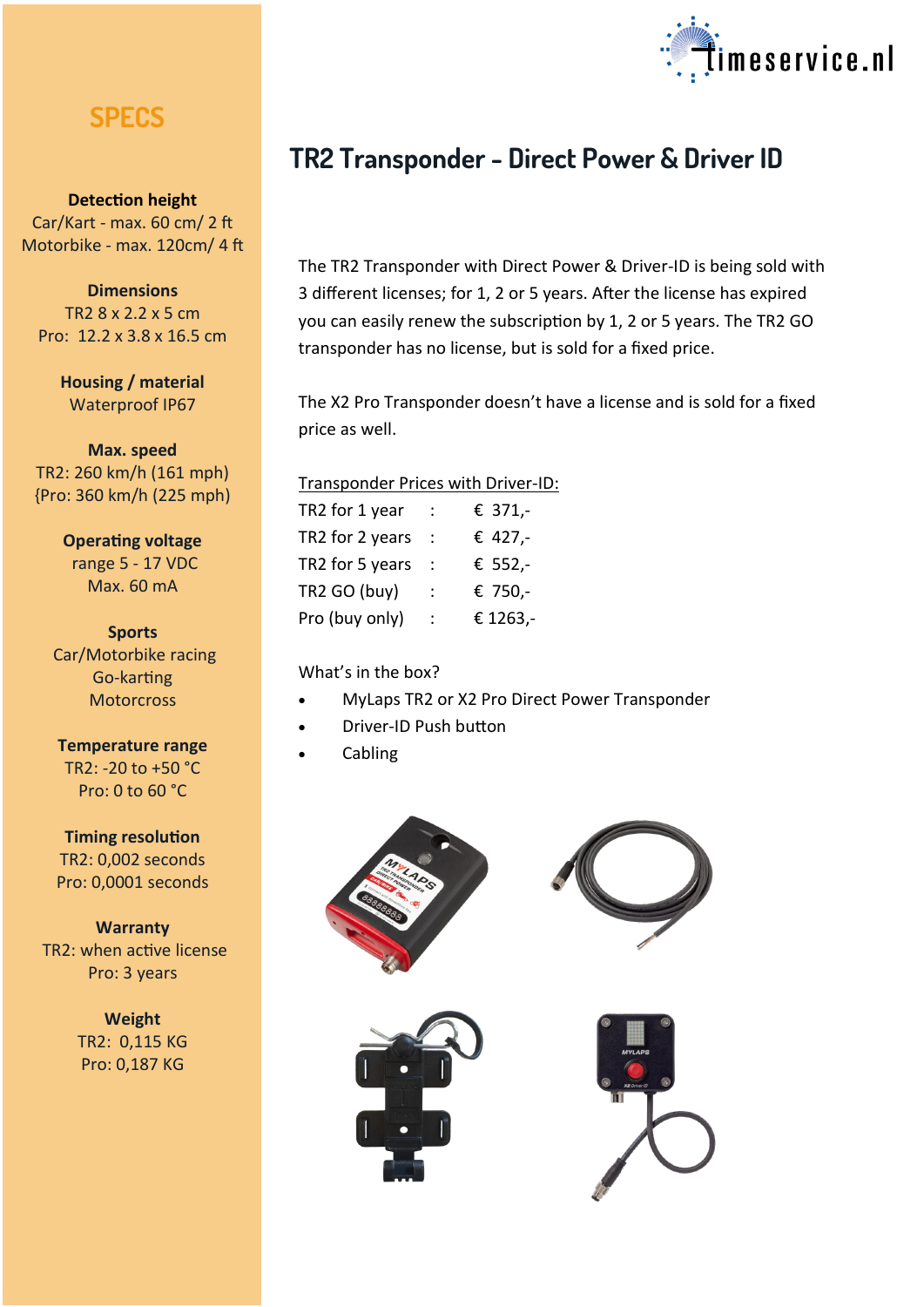

# **ORDER FORM**

#### **Invoice details**

Company Att Address Zip Code

**City** 

**Country** 

Phone number

Email address

VAT –number

### **Shipping Address**

Don't ship it. I'll pick it up at next Creventic event \*

# Att

Company

Address

Zip Code

**Country** 

| TR2 Transponder 1 year   |
|--------------------------|
| TR2 Transponder 2 years  |
| TR2 Transponder 5 years  |
| TR2 GO Transponder (Buy) |
| X2 PRO Transponder (Buy) |
|                          |

#### **Select Product**